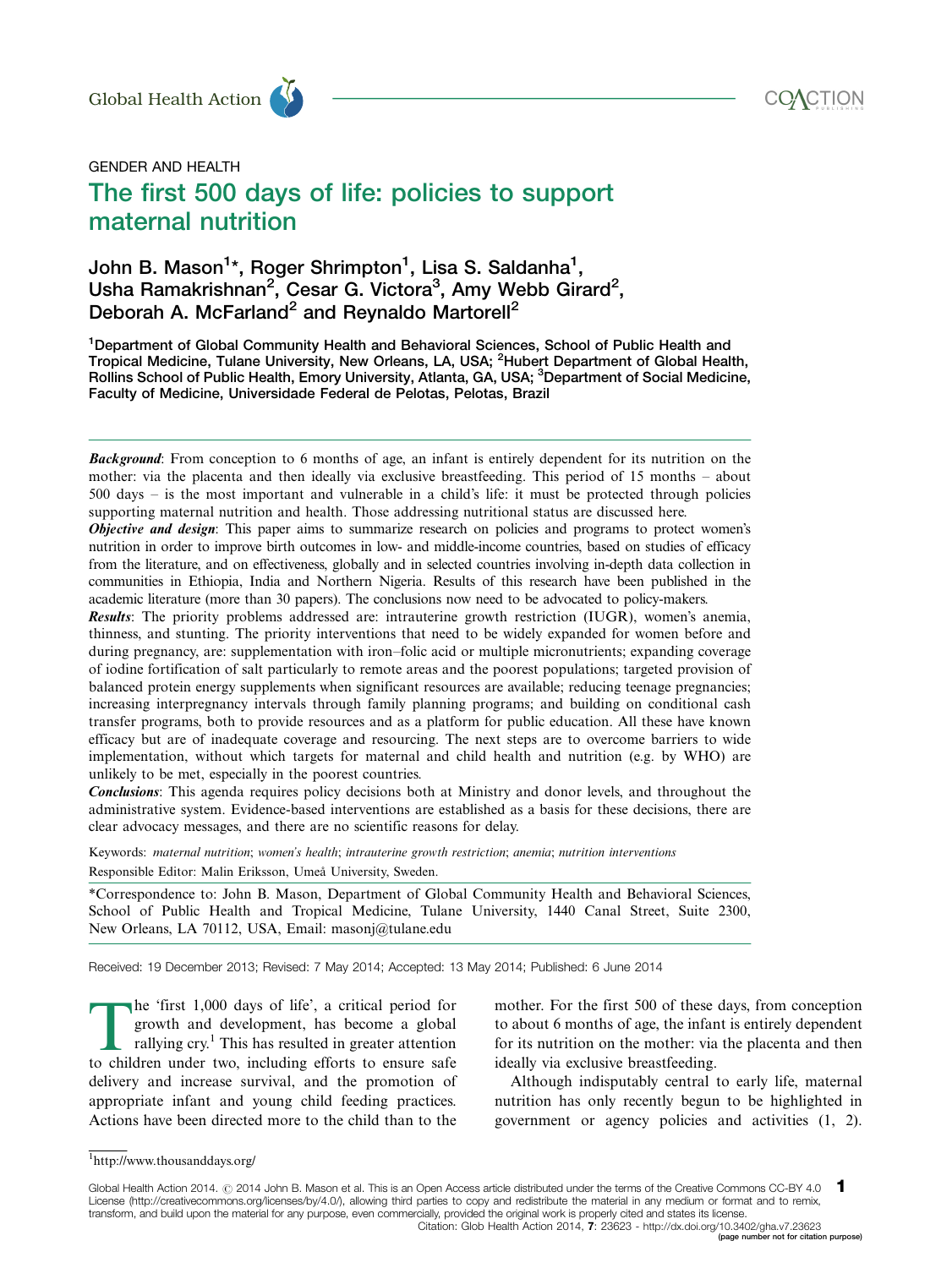In 2012, the World Health Assembly endorsed the WHO 'Comprehensive implementation plan on infant and young child nutrition' which now prioritizes women's nutrition, anemia, intrauterine growth retardation (IUGR) and low birth weight (LBW) (3, 4) (paras 2-4). Moreover, there are now global targets:

- 1) 'Global target 2: by 2025, a 50% reduction of anemia in women of reproductive age';
- 2) 'Global target 3: by 2025, a 30% reduction of LBW'; and
- 3) 'Global target 5: by 2025, increase the rate of exclusive breastfeeding in the first 6 months up to at least 50%'.

This paper adds its voice to the attention to the first 1,000 days. By pointing to the earliest of these days, the first 500 days, we stress the unique role of maternal nutrition in moving towards WHO's targets.

We recently carried out a landscaping study of programs addressing maternal nutrition and birth outcomes, both globally and with country case studies (Ethiopia, India, and Northeast Nigeria): these included more than 100 focus group discussions, 140 key informant interviews, plus extensive literature searching and informal discussions with officials of government, UN, and non-governmental organizations (NGOs) (5-9). We focused on three major problems: maternal anemia, IUGR, and small body size (thinness and stunting) in adult women - much the same as in the WHO plan.

Nutrition problems affect half or more of women in many low- and middle-income countries (LMICs), with disproportionate risk among the poorest (10). In LMICs overall, anemia prevalence averages 40%, affecting 600 million women, with limited progress seen in the last two decades (11, 12). Anemia prevalence in women of reproductive age exceeds 50% in many parts of India and Nigeria, and is 17% in Ethiopia (6-8). The prevalence of thinness (body mass index  $(BMI) < 18.5$ ) in rural women is up to 28% in Ethiopia, 41% in India, and 14% in Nigeria (13). Current estimates of short stature  $\zeta$  <150 cm, which is  $-2$  Standard Deviations of heightfor-age) are less widely available; existing national estimates are 39% for India, 13% for Ethiopia and 3% for Nigeria (6, 8, 14).

The effects of maternal malnutrition on the developing child in utero are extensive. Risk of IUGR and prematurity are increased in the offspring of women who are underweight at the beginning of pregnancy (15). There is increasing evidence that inadequate fetal growth and development (i.e. IUGR) can have lifelong effects. The fetal origins of disease, described in 1986 by Barker et al. (16) and the subject of much research since then (17, 18), through impaired glucose tolerance and other paths are a risk for metabolic syndrome and premature mortality in

mid-life; this suggests an increasing burden for health services in poor but rapidly changing countries, where alterations in lifestyles and diets exacerbate this effect (11). Neurocognitive and related development is at risk from 'intrauterine and neonatal insults', with serious long-term implications (19). IUGR precedes and contributes to stunting, now a widely used biomarker of child growth and development (11). Maternal anemia during pregnancy increases the risk of prematurity and LBW, as well as of low iron stores in newborns (20). In turn, low iron stores at birth are a risk factor for postnatal iron deficiency and anemia, which impairs motor and mental development, and learning (21). Unless this malnutrition among women is addressed, malnutrition among children will not be overcome.

Malnutrition adversely affects women's health itself. Low BMI is associated with lethargy, reduced physical activity, immunosuppression and increased risk of morbidity and mortality (22, 23). Mothers' lactation can be affected by malnutrition, with risks that exclusive breastfeeding may not be adequate for the first 6 months of life (14). Short adult stature, which is usually due to early childhood malnutrition, is associated with poor educational performance and is a risk factor for delivery complications, cesarean deliveries, and pregnancy-related morbidity and mortality (24, 25). Anemia is estimated to cause some 20% of maternal deaths (26). Anemia also has profound consequences beyond its role in mortality, including diminished work capacity and perhaps depression (27). Women's workload during pregnancy is itself a risk for her and her child's health and nutrition, worsened when she is already malnourished. Infections in women, especially during pregnancy, are common causes of morbidity and mortality, and will be mitigated by improved nutrition.

The combination of malnutrition in mother and child perpetuates the intergenerational transmission of malnutrition. Small mothers have small babies, who may grow up to be small mothers. On the other hand, interrupting this process can create a virtuous cycle: improving maternal nutrition helps future generations to thrive (11, 24).

### Effective interventions

Through a series of systematic reviews of the literature (published as a supplement in 2012 in Pediatric and Perinatal Epidemiology) (28), we assessed the efficacy of 17 maternal nutrition interventions. We also evaluated the evidence on the effectiveness of maternal nutrition interventions (i.e. in large-scale operational programs) through a systematic review of published and 'gray' literature (noting that rigorous evaluation is rare) (5) and from the country case studies (5-8). Six priority evidence-based interventions were identified in our review that should be implemented now to improve women's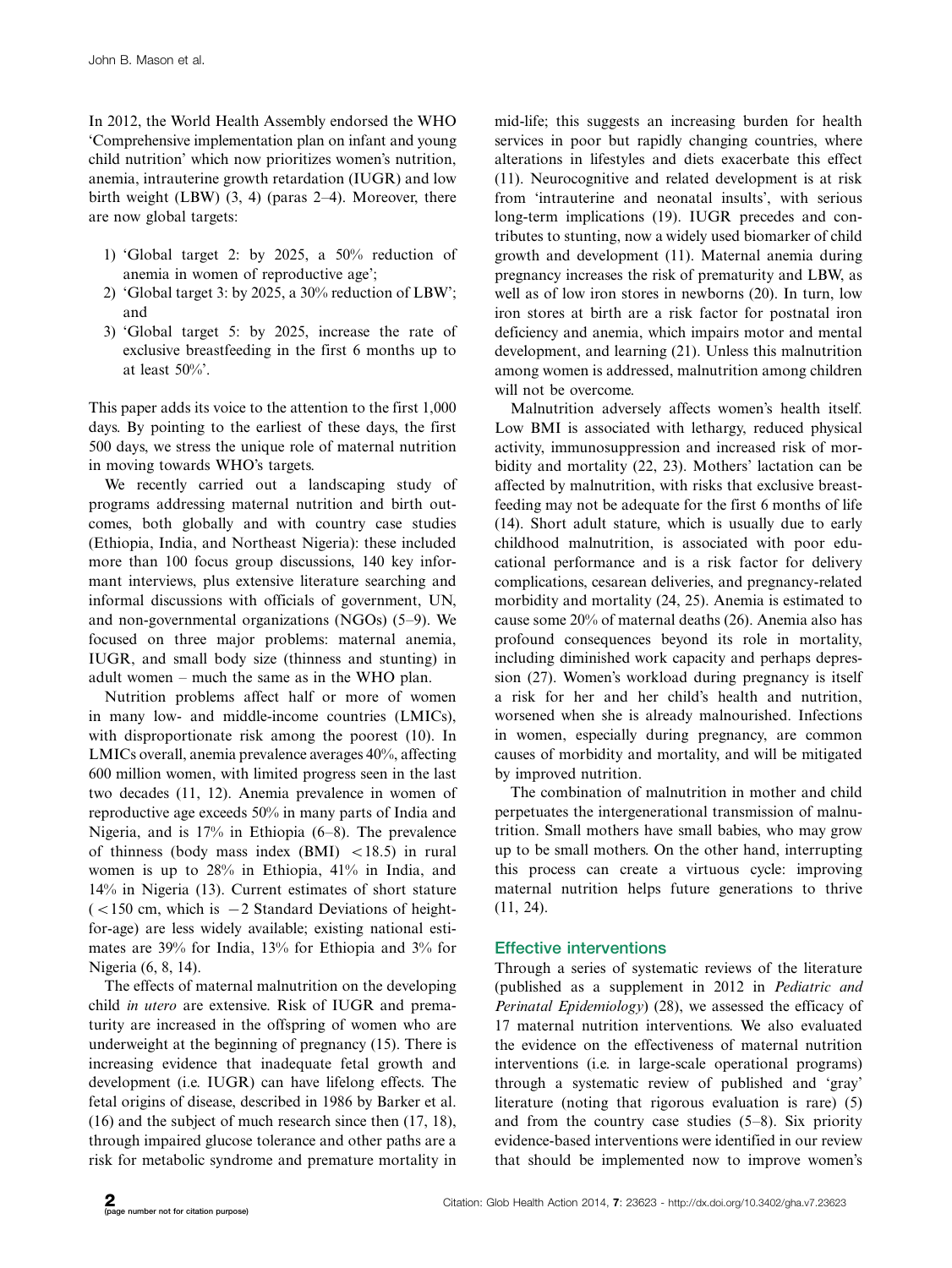nutrition and birth outcomes. These are described in Table 1, together with a summary of the evidence, application, and suggested priority. It can be seen that in most of these the efficacy is established, and there is enough evidence from large-scale programs to support wider use. In no cases are there quick fixes or magic bullets applicable: mitigating the problems needs sustained attention, through systems reaching people at the most local levels; and the capacity developed to do this.

Three of these interventions apply both before and during pregnancy:

- 1) Supplementation with iron-folic acid (IFA), or iron with other multiple micronutrients (MMNs): this should be a basic intervention in all populations with anemia, along with control of infectious diseases; effective fortification of staple foods such as wheat and corn flour, and rice, may also contribute to improving micronutrient status in different settings.
- 2) Iodine fortification of salt, or supplementation in rare cases.
- 3) Balanced protein energy supplementation: for settings of seasonal or chronic food insecurity when substantial resources and adequate logistics are available, usually targeted; these supplements should be fortified with micronutrients.

IFA supplementation during pregnancy, and sometimes before, is covered in many program guidelines. It is known to be efficacious, but effectiveness is hampered by dysfunctional systems for supply and distribution (particularly at community level), low utilization of antenatal care (ANC), a lack of community demand for IFA requiring promotion and counseling, and barriers to access (5, 13, 29). Improvements are needed in all the processes for iron supplementation, including tablet supply and logistics, at each level of implementation, and importantly in the support and counseling to mothers.

Iodine is of profound importance for fetal and postnatal growth and development. Iodized salt provision one of the big public nutrition success stories - should be supported as a priority to achieve sustained universal coverage. Presently about 70% of households in LMICs are estimated to consume iodized salt, but this figure averages 53% for Sub-Saharan Africa (11), and is only 20% in Ethiopia and 51% in India (13). Moreover, the poorest and most remote places tend to be the least covered (5). Goiter is estimated to affect 10-15% of the population in LMICs, and inadequate urinary iodine 16-40% (11). Continued efforts are needed to adequately iodize the salt supply and put in place regulatory systems to ensure and monitor its quality and coverage.

Provision of balanced protein energy supplements may be expensive and requires developing new distribution systems, especially if targeted. However, these supplements are a critical option when women simply cannot get enough food of the right quality, to attain good nutritional status, and thus adequate nutrition for the developing child. Distribution programs are implemented with food crises (e.g. due to drought in Ethiopia), or in the long-term through routine services, for example as in Tamil Nadu, India (7). Even in the USA, where some 2 million lowincome pregnant, postpartum and breastfeeding women considered to be at 'nutritional risk' receive vouchers to purchase foods, benefits on birth outcomes have been demonstrated (39).

Three less direct types of interventions ('nutritionsensitive') that affect the nutrition of women and their children are:

- 1) Legislation and outreach to reduce the numbers of births to teenagers
- 2) Family planning programs aiming at increasing interpregnancy intervals (IPIs)
- 3) Conditional cash transfers.

For the first two, strategies include promotion of girls' education, enforcement of a legal marriage age of 18 years or older and combatting related harmful traditional practices, and promotion of appropriate family planning behavior. WHO has issued detailed guidelines, including strength of evidence for recommendations (40).

Cash transfer programs are expanding rapidly (41), with the primary aim of reducing poverty. They may be conditional on ANC or nutrition education attendance. Further, they can provide a route for direct distribution of fortified food or micronutrient supplements to pregnant women. Finally, by providing the cash to the mother, they empower women to improve health care or food intake for themselves and their children (5). Although the evidence of impact of cash transfer programs on the nutrition of women and children is mixed, these are likely to become of major importance in the future and should be used as a platform for nutrition-specific interventions.

National health insurance programs, recently reviewed by UNICEF (42), at different stages of development in most LMICs will become an important route to support interventions through the health system.

### Platforms

Means of reaching women with these direct and indirect programs are known, and policy decisions that lead to building and strengthening these are essential for achieving targets. This crucial element is often overlooked; aligning interventions with their intended target groups, how to reach these, with estimates of coverage (e.g. by area) and participation (e.g. of those intended within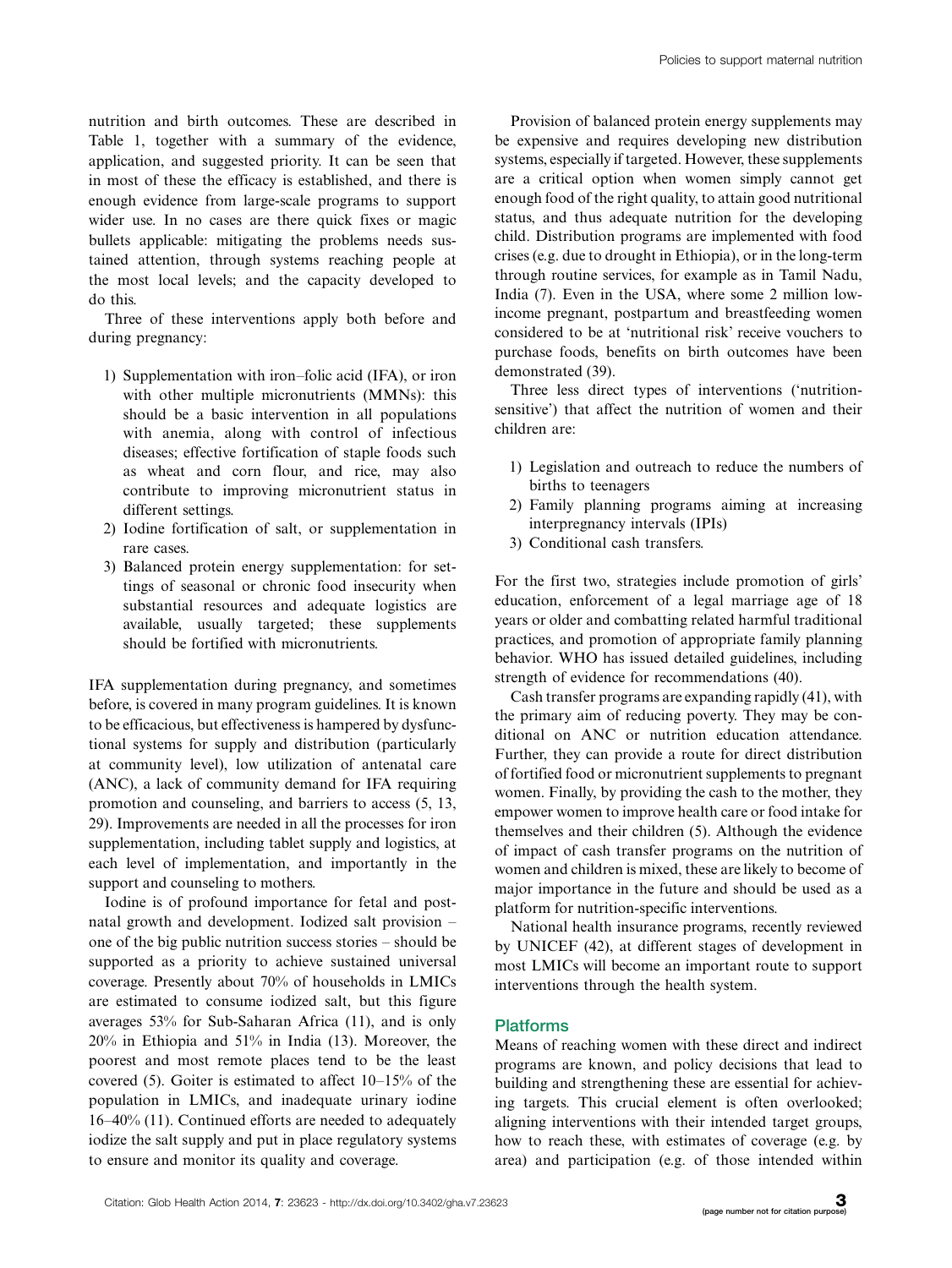|                                                                                                                                                                                                                          | Efficacy, based on<br>meta-analyses                                                                                                                                                      | Effectiveness of large-scale<br>programs                                                                                                                                                                                                                                                                                                                                    | Applicability                                                                                                                                                                                                       |
|--------------------------------------------------------------------------------------------------------------------------------------------------------------------------------------------------------------------------|------------------------------------------------------------------------------------------------------------------------------------------------------------------------------------------|-----------------------------------------------------------------------------------------------------------------------------------------------------------------------------------------------------------------------------------------------------------------------------------------------------------------------------------------------------------------------------|---------------------------------------------------------------------------------------------------------------------------------------------------------------------------------------------------------------------|
|                                                                                                                                                                                                                          |                                                                                                                                                                                          | What works during and before pregnancy                                                                                                                                                                                                                                                                                                                                      |                                                                                                                                                                                                                     |
| To decrease risk of maternal<br>anemia and intrauterine<br>growth restriction (IUGR)/low<br>birth weight (LBW):<br>a) Iron or IFA or<br>b) multiple micronutrient<br>(MMN) supplementation<br>c) Fortification with iron | Moderate quality evidence<br>for impact on maternal anemia<br>$(29)$ .<br>MMNs as good as iron-folate<br>for anemia (30), plus increased<br>birth weight (31).<br>Efficacy not assessed. | <i>Examples:</i> Nicaragua (5),<br>Thailand, Vietnam (32).<br>Supplementation considered<br>successful, although worst off<br>especially in rural areas may be<br>missed.<br>Case studies <sup>a</sup> : iron supply and<br>distribution was a major<br>constraint at all levels;<br>acceptability and awareness<br>less so.<br>Fortification of staples: mixed<br>results. | Supplementation is universally<br>applicable $-$ should be early<br>intervention in all populations in<br>low- and middle-income<br>countries (LMICs).<br>Flour fortification can be<br>expanded to more countries. |
| Balanced protein energy<br>supplementation: to increase<br>birth weight and reduce risks<br>of IUGR/LBW and stillbirth                                                                                                   | Moderate/high quality evidence<br>for impact on birth weight,<br>greater in undernourished<br>women (33).                                                                                | <i>Examples:</i> Tamil Nadu Integrated<br>Nutrition Project; Madagascar (5).<br>Case studies: used when food<br>insecurity exists, such as<br>periodically in Ethiopia;<br>supplements are mandated in<br>India, although coverage varies.                                                                                                                                  | When substantial resources are<br>available; usually targeted;<br>requires considerable logistics.                                                                                                                  |
| lodine fortification of salt<br>(or supplementation in rare<br>cases): to decrease risk of<br>cretinism and improves<br>cognition                                                                                        | High quality evidence for effects<br>on cognitive development (34).                                                                                                                      | Examples: Thirty-six African<br>countries have over 70%<br>coverage of iodized salt (5).<br>Case studies: in Ethiopia major<br>supply problems, iodized oil<br>capsules for mothers used;<br>Nigeria high coverage; India<br>varying implementation.                                                                                                                        | Universally applicable - should<br>be implemented in all<br>populations.                                                                                                                                            |
| Conditional cash transfers: to<br>provide cash, and a platform<br>for education, supplement<br>provision                                                                                                                 | Efficacy in terms of access to<br>and use of services, nutritional<br>status and health outcomes;<br>may be attributed to cash or<br>other components (35).                              | CCTs are implemented in an<br>increasing number of countries,<br>Brazil and Mexico as examples.<br>Evidence in Mexico programme<br>for impact on birth weight.<br>Evidence from Brazil on reduction<br>of infant deaths due to<br>undernutrition. See also (36).                                                                                                            | Provide much greater resources<br>than other programs relevant to<br>nutrition: when initiated should be<br>built on.                                                                                               |
|                                                                                                                                                                                                                          |                                                                                                                                                                                          | What works before pregnancy                                                                                                                                                                                                                                                                                                                                                 |                                                                                                                                                                                                                     |
| Increasing age at first<br>pregnancy                                                                                                                                                                                     | Moderate quality evidence that<br>young maternal age is risk for<br>low birth weight and preterm<br>birth; also for maternal anemia<br>$(37)$ .                                          | Interventions include legislation<br>preventing marriage before<br>18 years, cash incentives,<br>outreach programs to<br>prevent harmful traditional<br>practices. Effectiveness not<br>reviewed.<br>Case studies: India<br>has legislation and incentives;<br>Ethiopia also has combatting                                                                                 | Basic intervention in most LMICs<br>- should have legislation and<br>outreach.                                                                                                                                      |

Table 1. Feasible evidence-based interventions for improving women's nutrition and birth outcomes in large-scale programs

HTP outreach program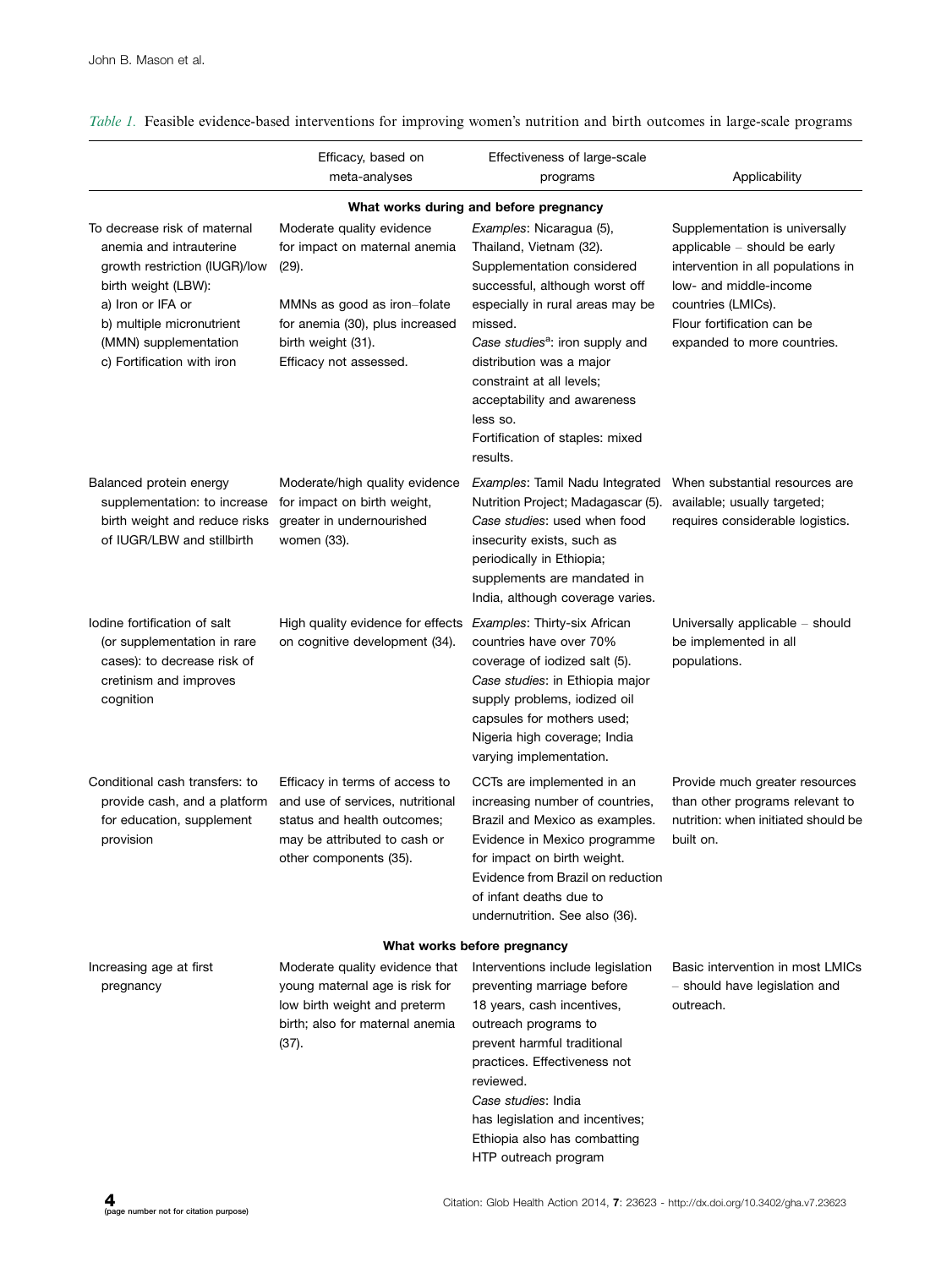|                                             | Efficacy, based on<br>meta-analyses                                                                                       | Effectiveness of large-scale<br>programs         | Applicability                |
|---------------------------------------------|---------------------------------------------------------------------------------------------------------------------------|--------------------------------------------------|------------------------------|
| Increasing interpregnancy<br>interval (IPI) | Moderate quality evidence that<br>short IPIs are linked with<br>preterm birth, LBW, and early<br>neonatal mortality (38). | Family planning programs, not<br>reviewed by us. | In family planning programs. |

Table 1 (Continued )

<sup>a</sup>Case studies: see text.

target areas) should be highlighted in planning and monitoring. These platforms, or routes, include:

- 1) Through the primary health care system and ANC: these are commonly under-resourced and of limited and inequitable coverage. For instance, the percentage of pregnant women receiving at least one ANC visit, and percentage with a visit in the first trimester, was  $28\%$  and  $6\%$  in Ethiopia, and  $64\%$  and  $16\%$ in Nigeria; in India we found a range from 80% in Tamil Nadu receiving ANC in the first trimester to 19% in Bihar (7). There are also important withincountry inequalities, with interventions delivered through ANC being least likely to reach mothers who are poor and undernourished (43);
- 2) Through community-based programs that are typically initiated for children who are often brought by their mothers: such programs are expanding and offer new opportunities - a recent review by WHO identified over 60 large-scale or national programs that have been or are being implemented in LMICs (44);
- 3) Campaigns, such as child health days, during which services such as immunization, deworming, and other selected interventions are provided. These approaches are most appropriate where health service outreach is very limited, and could be used more to reach women who are typically present and can receive interventions such as micronutrient supplementation; interventions delivered through campaigns tend to be more equitable than those delivered in fixed facilities (43);
- 4) Emergency assistance, e.g. targeting fortified food supplements to pregnant women;
- 5) Safety net programs, e.g. targeted cash and/or or food supplements.

These different ways of reaching women are best integrated, and opportunities built on, by strengthening existing systems and incorporating priority maternal nutrition interventions. From the case studies, for example in Ethiopia, it is seen that community-based health and nutrition platforms have expanded rapidly. Health Extension Workers and Community Health Volunteers have had substantial impact on mothers' access to and use of health services and on child nutritional status (45). The social safety net program (PSNP) supports livelihoods, and in times of drought and food insecurity it provides targeted food assistance to women and children.

In India, a number of routes provide income and food support, and incentives for improved use of health care. For example, nutrition related interventions such as prenatal IFA and/or MMN supplementation are integrated with conditional cash transfer programs; the policy is to promote early entry into ANC and hospital delivery as part of the National Rural Health Mission (NRHM). This provides an ideal opportunity to improve maternal and child health by addressing maternal nutrition. Similarly, recent programs such as the Rajiv Gandhi Scheme for Empowerment of Adolescent Girls (SABLA) that target adolescent girls through the Integrated Child Development Services (ICDS) provide an opportunity to improve preconceptional nutritional status, as well as deliver messages related to delaying age at first birth and spacing.

Many of the above-mentioned platforms hold promise, but rigorous and external evaluations are remarkably few. Scaling up these approaches must be accompanied by proper evaluation, which should usually have prospective designs. Decisions are needed to allocate resources to careful evaluations and to facilitate these as a matter of policy, at the risk of otherwise failing to learn why some programs succeed and others fail. This is needed for management decisions on current programs, and for policy decisions on future ones.

# Policy decisions needed

Setting higher priorities and supporting programs for maternal nutrition – especially within the first 500 days – requires recognition of the need, and decisions on action at several levels. First this applies to international policymakers and their advisors, including leaders of the 'first 1,000 days' movement. Other initiatives may be highly relevant, such as 'Scaling Up Nutrition' (SUN), the US Global Health Initiative's Feed the Future, which includes women's anemia among its indicators (46, 47), and other nutrition-specific initiatives. Then at the national

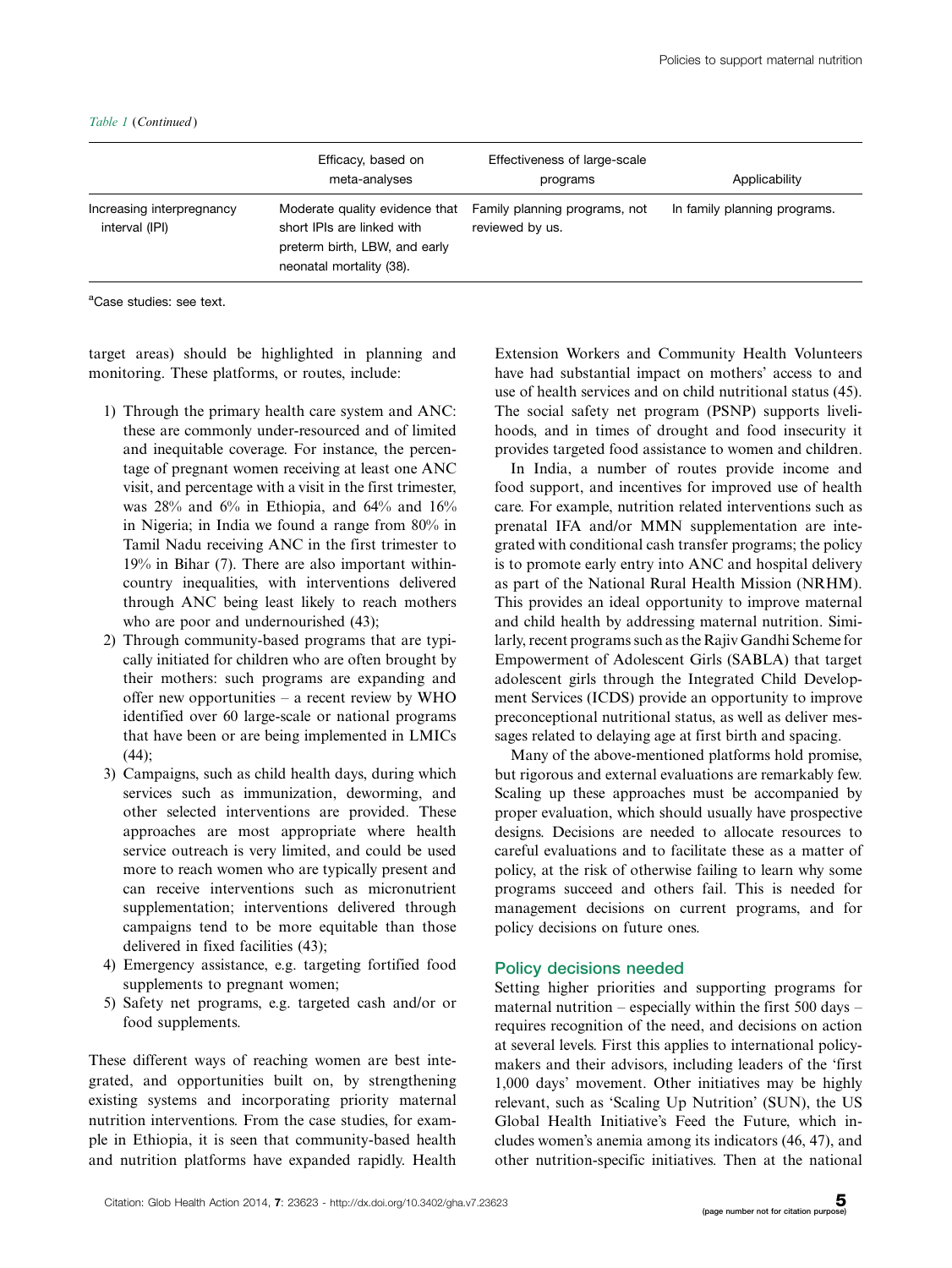level, policy decisions are needed by Ministries and Ministers of Health; President's Office or equivalent, for budget and intersectoral issues; high level planning groups (such as the India Planning Commission); and representatives of major donors and implementing agencies. These should ensure that planning, budget allocations, and intersectoral strategies give priority to meeting maternal nutrition needs.

Progress in meeting Millennium Development Goals (MDGs) and the target for child malnutrition – halving the prevalence of underweight children between 1990 and 2015 - depends considerably on the success in reaching the MDGs for women, such as targets for achieving universal access to reproductive health care and reducing the adolescent birth rate.

### What must be communicated effectively

Clear messages need to be communicated to promote policy decisions and resource commitments for planning, implementing and evaluating of large-scale programs. The following suggestions are all based on current knowledge and evidence:

- 1) Maternal undernutrition in pregnancy can cause restricted intrauterine growth and development, with potential lifelong effects on the child. These include increased vulnerability to mid-life diseases including diabetes and cardiovascular disease, hence premature death; and impaired neurocognitive development whose effects may be irreversible.
- 2) Policies need to be decided, at high levels, with resource allocations, to prioritize improving women's nutrition, birth outcomes and early infant nutrition. The necessary interventions have been implemented at scale in a number of countries, and these should be expanded and strengthened. Existing guidelines for basic health care during pregnancy, childbirth, postpartum and newborn care (48) already include these interventions, but often these are not given the same priority as those for maternal or child mortality reduction, and a more integrated approach to the provision of maternal and child health and nutrition care is warranted (49). With such an integrated approach, targets for women's and children's nutrition - notably WHO's (anemia and LBW) and MDGs (child underweight or stunting) - could be met, but not otherwise.
- 3) Three nutritional interventions are of high priority for better resourcing and more effective implementation at scale:
	- a. IFA supplementation, with infection control, for anemia;
	- b. further expanding iodized salt use;
	- c. balanced protein energy supplementation for IUGR and women's malnutrition.

Important non-nutritional interventions to improve maternal and child nutrition and health include delaying age of first birth and increasing IPIs. Conditional cash transfer schemes are rapidly expanding and can improve maternal nutrition through multiple mechanisms, empowering women.

- 4) Key elements of successful scaling up are established from reviewing programs globally and in specific country case studies: these include enabling factors such as strong government leadership, effective coordination, adequate financing, and implementation capacity. Resources have been committed, through the health, social welfare (e.g. women and child sector in India) and other sectors, with support from donors, and decentralized implementation.
- 5) Scaling up must be accompanied by rigorous, external evaluations, which should ideally be planned before programs are launched, allowing baseline data to be collected. A fraction of the program budget, ideally 5-10%, should be set aside for evaluation activities.
- 6) International agencies and national authorities need to recognize that neither children nor women's malnutrition - especially in the first 500 days - will be overcome without these commitments. Systems must be strengthened to reach all women, giving access to effective nutrition interventions.

Now that women's nutrition is rising in priority on the international agenda, to the point where goals for women's anemia and for low birth rate reduction are being set, it is crucial to take the next steps – establishing and communicating how to do this, and fostering the necessary policy decisions and resource commitments. The evidence-based interventions described here provide a basis for effective action.

The focus on the key link between the goals for women's and for children's nutrition should be made explicit and highlighted, so that the prerequisite of good maternal nutrition for child growth is well understood and integrated into programs. The WHO goals for children - 40% reduction in stunting (global target 1),  $30\%$  reduction in LBW (target 3) – depend substantially on meeting the maternal nutrition targets (50). This includes increasing exclusive breastfeeding in the first 6 months up to at least 50% (target 5) (50).

Good health and nutrition for the mother while pregnant (9 months) and breastfeeding for 6 months (exclusively is the aim) makes this first  $15$  months of life  $$ roughly 500 days - the most important for her offspring's growth and development. The results of poor nutrition in pregnancy may not be reversed, and pregnancies cannot wait for help. We need to turn the spotlight on women's needs, for their own and for their children's sake, with focus on this earliest period.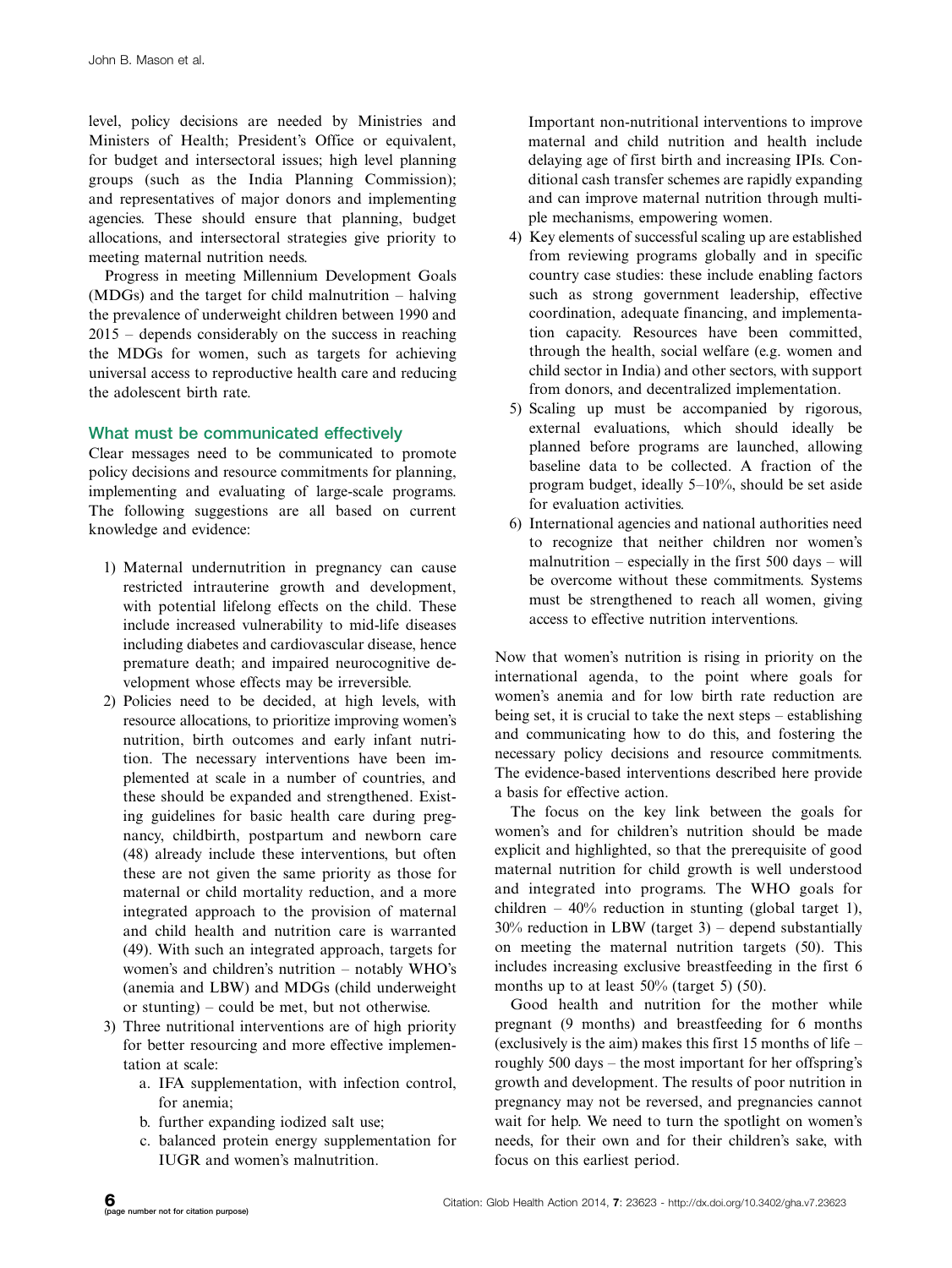There are no shortcuts or magic bullets. There is no escaping the need to build systems that reach all women, and provide access to known interventions that will benefit women's nutrition: both for its own sake, and as an unavoidable requirement in the first 500 days of life.

## Authors' Contribution

All authors made substantive contributions to drafting and revising this manuscript; JBM wrote the first and final drafts.

### Acknowledgements

The landscaping study and efficacy reviews that contributed to this manuscript were supported by a grant from the Bill & Melinda Gates Foundation to Emory University.

### Conflict of interest and funding

We declare that we have no conflict of interest.

### **References**

- 1. Shrimpton R. Global policy and programme guidance on maternal nutrition: what exists, the mechanisms for providing it, and how to improve them? Paediatr Perinat Epidemiol 2012; 26(Suppl 1): 315-25.
- 2. Black RE, Victora CG, Walker SP, Bhutta ZA, Christian P, de Onis M, et al. Maternal and child undernutrition and overweight in low-income and middle-income countries. Lancet 2013; 382: 427-51.
- 3. World Health Organization (2012). Comprehensive implementation plan on maternal, infant and young child nutrition - Annex 2. A65/11. Geneva: WHO.
- 4. World Health Organization (2012). Maternal, infant and young child nutrition. Agenda item 13.3. 26 May 2012. WHA 65.6. Geneva: WHO.
- 5. Victora CG, Barros FC, Assuncao MC, Restrepo-Mendez MC, Matijasevich A, Martorell R. Scaling up maternal nutrition programs to improve birth outcomes: a review of implementation issues. Food Nutr Bull 2012; 33(Suppl 2): S6-26.
- 6. Saldanha LS, Buback L, White JM, Mulugeta A, Mariam SG, Roba AC, et al. Policies and program implementation experience to improve maternal nutrition in Ethiopia. Food Nutr Bull 2012; 33(Suppl 2): S27-50.
- 7. Ramakrishnan U, Lowe A, Vir S, Kumar S, Mohanraj R, Chaturvedi A, et al. Public health interventions, barriers, and opportunities for improving maternal nutrition in India. Food Nutr Bull 2012; 33(Suppl 2): S71-92.
- 8. Webb GAW, Dzingina C, Akogun O, Mason JB, McFarland DA. Public health interventions, barriers, and opportunities for improving maternal nutrition in Northeast Nigeria. Food Nutr Bull 2012; 33(Suppl 2): S51-70.
- 9. Mason JB, Saldanha LS, Ramakrishnan U, Lowe A, Noznesky EA, Girard AW, et al. Opportunities for improving maternal nutrition and birth outcomes: synthesis of country experiences. Food Nutr Bull 2012; 33(Suppl 2): S104-37.
- 10. Balarajan Y, Ramakrishnan U, Ozaltin E, Shankar AH, Subramanian SV. Anaemia in low-income and middle-income countries. Lancet 2011; 378: 2123-35.
- 11. UN-SCN (2010). 6th Report on the world nutrition situation. Geneva: UN-SCN.
- 12. Stevens G, Finucane M, De-Regil L, Paciorek C, Flaxman S, Branca F, et al. Global, regional, and national trends in haemoglobin concentration and prevalence of total and severe anaemia in children and pregnant and non-pregnant women for 1995-2011: a systematic analysis of population-representative data. Lancet Glob Health 2013; 1: e16-e25.
- 13. Mason JB, Saldanha LS, Ramakrishnan U, Lowe A, Noznesky EA, Girard AW. Opportunities for improving maternal nutrition and birth outcomes: synthesis of country experiences. Food Nutr Bull 2012; 33: S104-36.
- 14. Martorell R, Young MF. Patterns of stunting and wasting: potential explanatory factors. Adv Nutr 2012; 3: 227-33.
- 15. Ramakrishnan U, Grant F, Goldenberg T, Zongrone A, Martorell R. Effect of women's nutrition before and during early pregnancy on maternal and infant outcomes: a systematic review. Paediatr Perinat Epidemiol 2012; 26(Suppl 1): 285-301.
- 16. Barker DJ, Osmond C. Infant mortality, childhood nutrition, and ischaemic heart disease in England and Wales. Lancet 1986; 1: 1077-81.
- 17. Hales CN. Fetal and infant origins of adult disease. J Clin Pathol 1997; 50: 359.
- 18. Barker DJ, Gelow J, Thornburg K, Osmond C, Kajantie E, Eriksson JG. The early origins of chronic heart failure: impaired placental growth and initiation of insulin resistance in childhood. Eur J Heart Fail 2010; 12: 819-25.
- 19. Mwaniki MK, Atieno M, Lawn JE, Newton CR. Long-term neurodevelopmental outcomes after intrauterine and neonatal insults: a systematic review. Lancet 2012; 379: 445-52.
- 20. Scholl TO, Reilly T. Anemia, iron and pregnancy outcome. J Nutr 2000; 130(Suppl 2): 443S-7S.
- 21. Beard JL. Why iron deficiency is important in infant development. J Nutr 2008; 138: 2534-6.
- 22. Shetty PS, James W. Body mass index. A measure of chronic energy deficiency in adults. Rome: Food and Agriculture Organization of the United Nations; 1994.
- 23. Whitlock G, Lewington S, Sherliker P, Clarke R, Emberson J, Halsey J, et al. Body-mass index and cause-specific mortality in 900 000 adults: collaborative analyses of 57 prospective studies. Lancet 2009; 373: 1083-96.
- 24. Victora CG, Adair L, Fall C, Hallal PC, Martorell R, Richter L, et al. Maternal and child undernutrition: consequences for adult health and human capital. Lancet 2008; 371: 340-57.
- 25. Merchant KM, Villar J, Kestler E. Maternal height and newborn size relative to risk of intrapartum caesarean delivery and perinatal distress. BJOG 2001; 108: 689-96.
- 26. Bhutta ZA, Das JK, Rizvi A, Gaffey MF, Walker N, Horton S, et al. Evidence-based interventions for improvement of maternal and child nutrition: what can be done and at what cost? Lancet 2013; 382: 452-77.
- 27. Stoltzfus RJ. Iron interventions for women and children in lowincome countries. J Nutr 2011; 141: 756S-62S.
- 28. Imhoff-Kunsch B, Martorell R. Improving maternal, newborn, and child health outcomes through better designed policies and programs that enhance the nutrition of women. Paediatric Perinat Epidemiol 2012; 26(Suppl 1): 1-325.
- 29. Imdad A, Bhutta ZA. Routine iron/folate supplementation during pregnancy: effect on maternal anaemia and birth outcomes. Paediatr Perinat Epidemiol 2012; 26(Suppl 1): 168-77.
- 30. Bhutta ZA, Imdad A, Ramakrishnan U, Martorell R. Is it time to replace iron folate supplements in pregnancy with multiple micronutrients? Paediatr Perinat Epidemiol 2012; 26(Suppl 1): 27-35.
- 31. Ramakrishnan U, Grant FK, Goldenberg T, Bui V, Imdad A, Bhutta ZA. Effect of multiple micronutrient supplementation